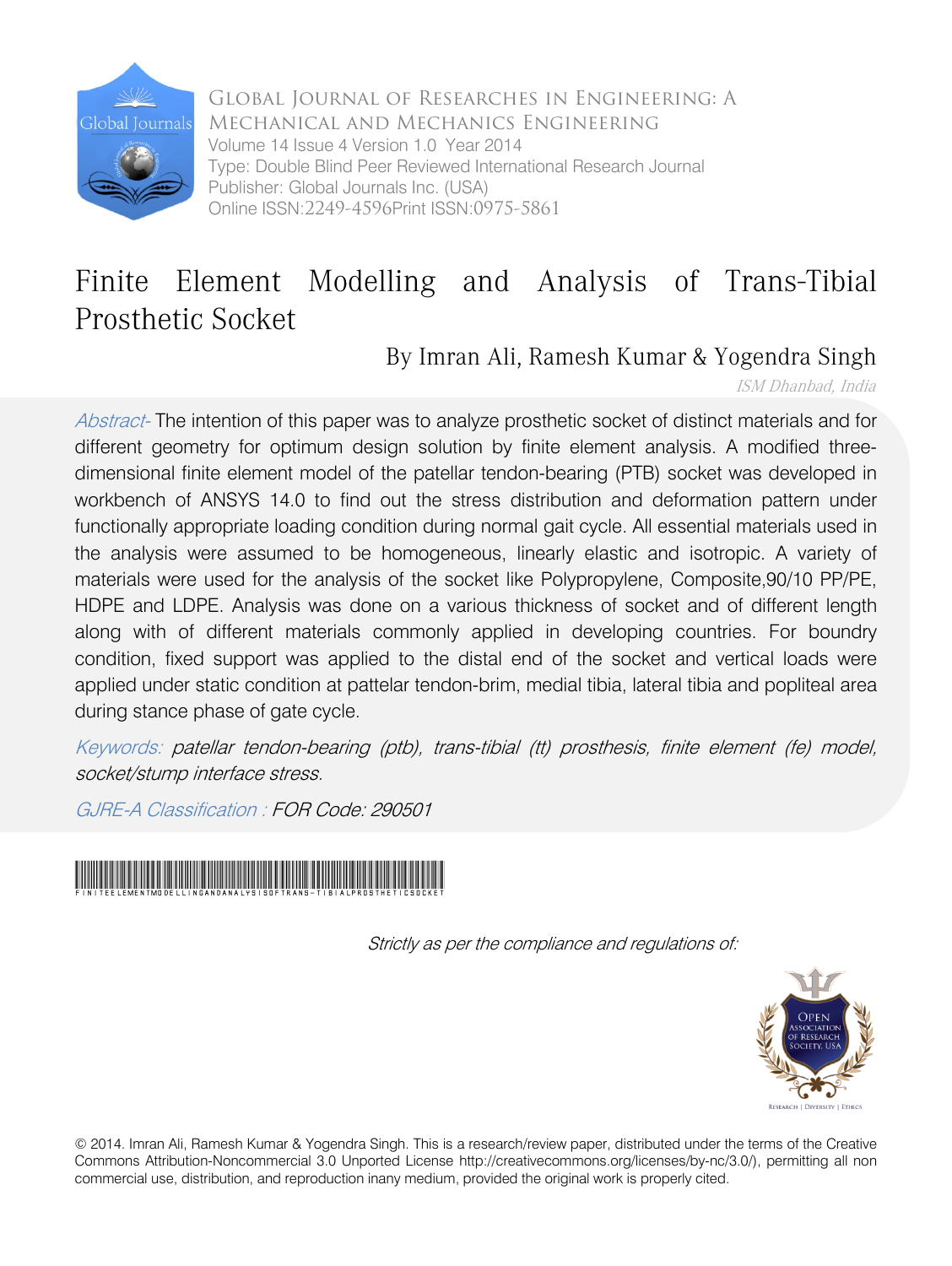Researches

J

Global Journal

# Finite Element Modelling and Analysis of Trans-Tibial Prosthetic Socket

Imran Ali<sup>a</sup>, Ramesh Kumar<sup>6</sup> & Yogendra Singh<sup>P</sup>

Abstract- The intention of this paper was to analyze prosthetic socket of distinct materials and for different geometry for optimum design solution by finite element analysis. A modified three-dimensional finite element model of the patellar tendonbearing (PTB) socket was developed in workbench of ANSYS 14.0 to find out the stress distribution and deformation pattern under functionally appropriate loading condition during normal gait cycle. All essential materials used in the analysis were assumed to be homogeneous, linearly elastic and isotropic. A variety of materials were used for the analysis of the socket like Polypropylene, Composite,90/10 PP/PE, HDPE and LDPE. Analysis was done on a various thickness of socket and of different length along with of different materials commonly applied in developing countries. For boundry condition, fixed support was applied to the distal end of the socket and vertical loads were applied under static condition at pattelar tendonbrim, medial tibia, lateral tibia and popliteal area during stance phase of gate cycle.

Keywords: patellar tendon-bearing (ptb), trans-tibial (tt) prosthesis, finite element (fe) model, socket/stump interface stress.

#### I. Introduction

he socket is a basic component for prosthetic performance. Below-knee amputees generally demonstrate some gait abnormalities such as The socket is a basic component for prosthetic<br>performance. Below-knee amputees generally<br>demonstrate some gait abnormalities such as<br>lower walking speed [1], incresed energy cost [2], and asymmetries between legs of unilateral amputees in stance phase cycle, step length and maximum vertical force [3]. Successful fitment of prosthesis may be achieved by understanding the biomechanical structure of socket and its material, weight, thickness in particular to fulfill the desirable load distribution in soft tissues and bone of residual limb. Most commonly used socket design in developing countries is pattelar tendon bearing (PTB) socket developed following the World War II at the University of California, Berkeley in the late 1950 s [4,5]. The Finite Element Method (FEM) has been used widely in biomechanics to obtain stress, strain and deformation in complicated systems and have been identified as an important tool in analysing load transfer in prosthesis [6]. The finite element analysis (FEA) models have been used to study the effects of the inertial loads and contact conditions on the interface between prosthetic socket and stump of an amputee

during gait cycle [7,8].The finite element methode has been used as a tool for parametric study and evaluation of prosthetic socket[9,10].

It is common for amputees to experience pain and discomfort in the residual limb while wearing the prosthetic socket [11]. For a lower limb amputee, the comfortableness of wearing prosthesis depends on the distribution of stress at the interface of residual limb and prosthetic socket is either at the pressure-tolerant (PT) or pressure-relief (PR) areas. By employing the technology of computer-aided engineering, the quality uncertainty and labour intensity of traditional process of fabricating a prosthetic socket can be improved. Lower limb prosthesis allows ambulation and improves the performance of daily routine activities. However, poorfitted socket can lead to complications that have adverse effects on the activity level and gait cycle of people with lower limb amputation [12].

The interface between the stump of lower limb amputees and their prostheses is the prosthetic socket. The contact pressure at the residual limb and prosthetic socket interface is an essential index, and is considered as a promising measure towards good socket design. Therefore, the fundamental concern is to understand pressure distribution at the stump-socket interface. Although the use of pressure sensor is a direct experimental approach towards estimating interface pressure, the analytical approach is an alternating to the experimental one, and finite element modeling of the socket has been used to analyse the contact pressure. Although, the complex features of the soft limb tissues and of their interaction with the socket still remains difficult to model [13].

The variation of interface pressure between the stump and socket is an important factor in socket design and fit. Lower limb prosthetic socket users experience pressure between the stump and socket during daily routine activities. The underlying soft tissues and skin of the stump are not habitual to weight bearing; thus, there is the risk of degenerative tissue ulcer in the stump because of cyclic or constant peak pressure applied by the prosthetic socket [14]. The pressure also can lead to various skin deases such as follicular hyperkeratosis, allergic contact dermatitis, infection and veracious hyperplasia [15-17].

Despite significant scrutiny in the field of prosthetics in the previous decades, still many

Author *α σ ρ*: M Tech, Mechanical Engineering Dept., ISM Dhanbad, India. e-mails: imran37708@gmail.com, rameshjaiswal2k8@gmail.com, lyogimee7@gmail.com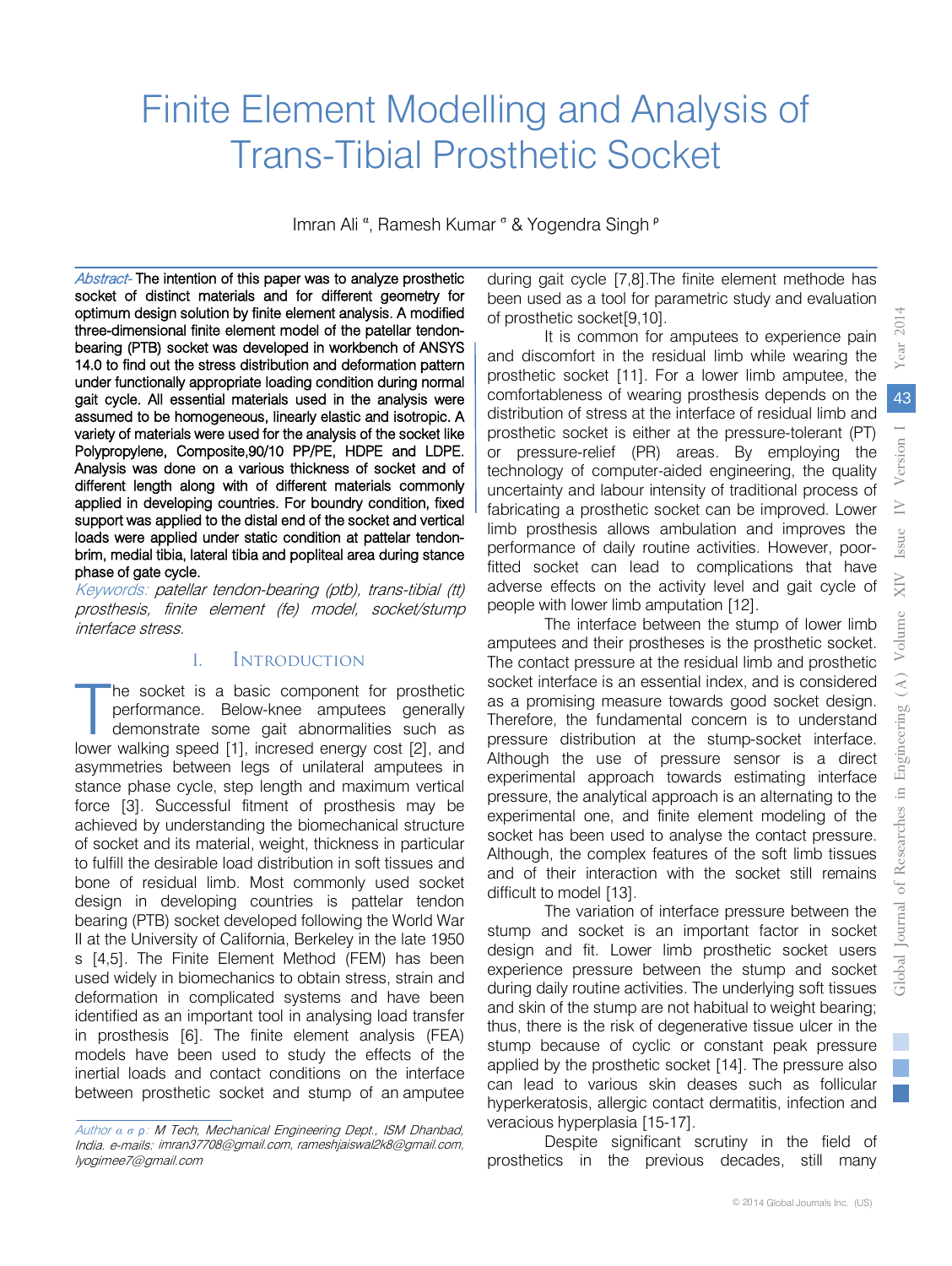amputees experience pressure ulcers with the use of prostheses. Sometimes, skin problems lead to chronic infection, which may necessitate re-amputation. This will obviate the long-term use of prosthesis, which indicatively reduces the routine activities of prosthesis users and the quality of life [18]. Many studies have concentrated on interface pressure magnitude between the socket and stump during level walking [19-20].

#### a) Trans-Tibialprosthesis Description

The artificial limb consists of a foot-ankle unit which needs to be attached to the remainder of the amputee's natural leg or stump. The foot ankle unit is attached directly to the socket frame. The artificial shank can be attached to the foot ankle unit and then attached to the socket frame for a below-knee amputation. Today the sockets are roughly quadrilateral in shape. They attempt to have total contact between the stump and the socket.

#### II. Finite Element Model

A frequently used numerical analysis technique in biomechanics is the finite element technique, a computational approach for interface stress or structural deformation calculation evoluted in engineering mechanics. It has been introduces as a useful tool to understand the load transfer mechanics between a residual limb and its prosthetic socket. The finite element technique is a full-field analysis for calculating the state of stress and elestic strain in the specific field. This technique is well suited for parametric analysis in the process of design. The previous finite element analyses showed the significance of considering prestress in predicting interface stresses at loading stage[21-22].

One left unilateral male trans-tibial amputee participated in this study. The volunteer was 45 years of age, 166 cm tall, 70 kg in mass, and the cause of his amputation was an accident. He has been an active amputee for five years, using his prosthetic limb for all his daily chores. The simplified geometry of his residual limb was modeled in Pro-engineer and then it is being imported (in IGES formate) and modified in ANSYS 14.0 Workbench.

The finite element model was kept as simple as possible in terms of material properties and boundary conditions. Different materials for 2 mm, 3 mm, 4 mm, 5 mm, and 6 mm unit volume layer thickness was used for creating the 3-D FE model. Also the three dimension finite element model is developed for varrying the length of the socket of 16 cm, 17 cm, 18 cm, 19 cm, 20 cm, 21 cm. The model was meshed with brick element solid 185 with fused tibia and fibula bones. A total of 41,073 elements and 20,438 nodes were used.

On the meshed model fixed support is being applied at the distal end of the socket, distal end of the socket is further attached with the remaining parts of the

prosthesis like shank, ankle foot. The different loading conditions as listed in table 2 were quasi-static approximations using experimentally obtained maximum vertical ground reaction for the prosthetic side of same subject while walking at a given speed using CGD gait cycle analyzer [24-27].

#### III. Material Properties

In this analysis the different material used are composite, polypropylene, 90/10 PP/PE (90% polypropylene and 10% ethylene), high density polyethylene (HDPE) and low density polyethylene (LDPE). The mechanical properties of the socket material were assumed to be linearly elastic, isotropic and homogeneous. Socket were analyzed for different materials and their valus of Young's modulus, Ultimate strength, Poisson's ratio and density is listed in table 1.

| Table 1: Properties of different socket material |  |  |  |  |  |
|--------------------------------------------------|--|--|--|--|--|
|--------------------------------------------------|--|--|--|--|--|

| Material      | YM<br>(MPa) | Density<br>(Kg/m3) | US<br>(MPa) | PR   |
|---------------|-------------|--------------------|-------------|------|
| Composite     | 1,600       | 1194               | 144         | 0.39 |
| Polypropylene | 1,100       | 910                | 80          | 0.37 |
| PP/PE         | 1,500       | 830                | 39          | 0.3  |
| <b>HDPE</b>   | 800         | 950                | 37          | 0.40 |
| I DPF         | 280         | 920                | 25          | 0.41 |

| Five phases<br>of stance                 | Percentage   | Variation<br>Ωf<br>GRF(N) | Maximum<br>GRF(N) |
|------------------------------------------|--------------|---------------------------|-------------------|
| Initial<br>Contact/Heel<br>Strike (HS)   | $(0-13)\%$   | $0 - 620$                 | 620               |
| Foot<br>Flat/Loading<br>Response<br>(LR) | $(13-38)\%$  | 620-1000                  | 1000              |
| Mid-Stance<br>(MS)                       | $(38-63)\%$  | 510-707                   | 707               |
| Terminal<br>Stance/Heel<br>Off (HO)      | $(63-88)\%$  | 630-1000                  | 1000              |
| Pre-Swing/Toe<br>Off (TO)                | $(88-100)\%$ | $0 - 810$                 | 810               |

#### IV. Results

The results for total deformation, shear stress and equivalent von-Mises stress of developed and modified transtibial socket model were obtained by using (ANSYS Workbench v14.0) program. Figure (1) shows the meshed view of the finite element three dimension socket model, and figure (2) shows the maximum von-Mises stress developed for different loading conditions of stance phase like Initial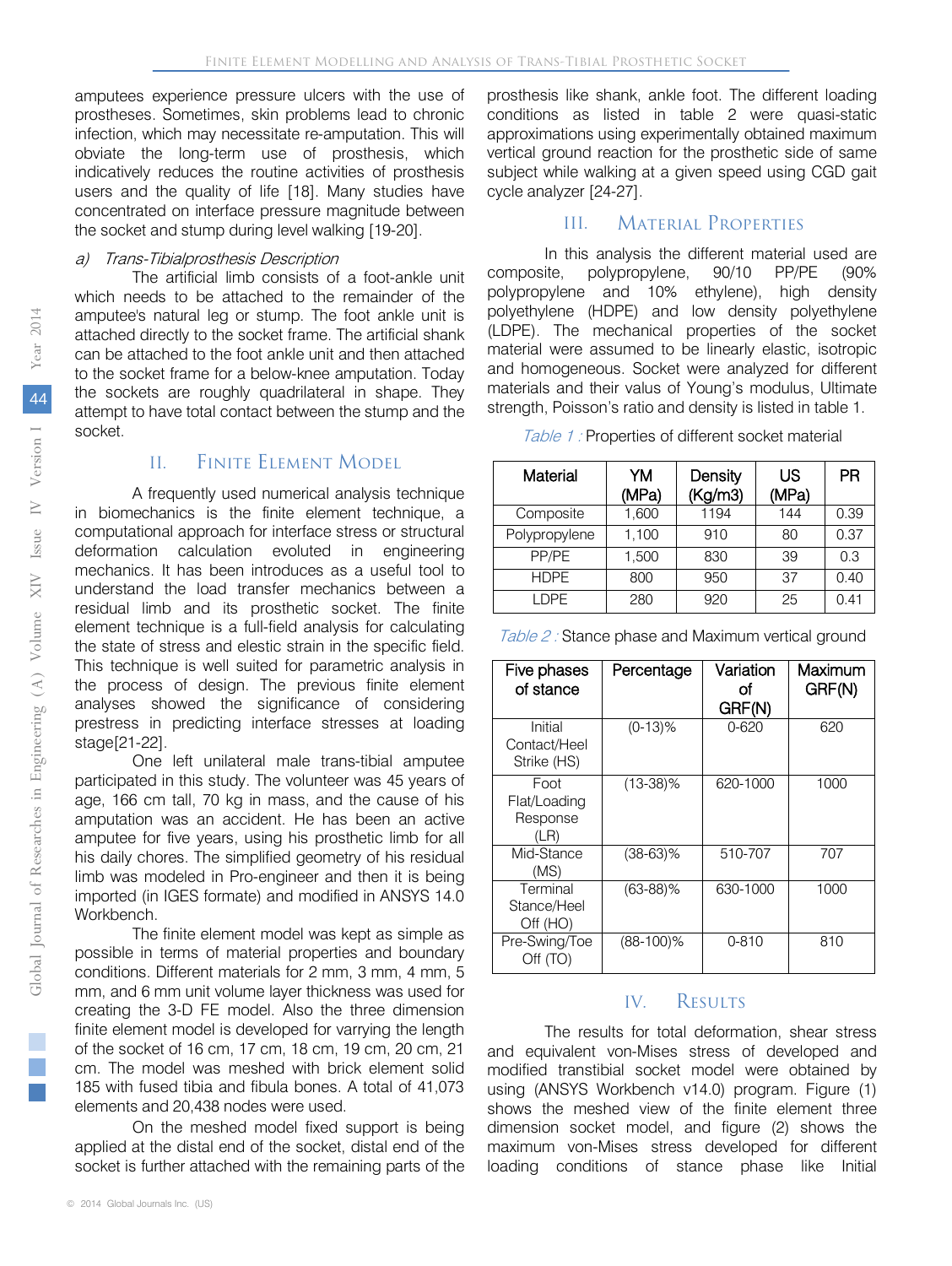Contact/Heel Strike (HS), Foot Flat/Loading Response (LR), Mid-Stance (MS), Terminal Stance/Heel Off (HO) and Pre-Swing/Toe Off (TO).



Figure 1: Meshed view Figure 2: Equivalent von-Mises stress at different stance

Figure 3: shows the shear stress and figure (4) shows the total deformation developed for different loading conditions like Initial Contact/Heel Strike (HS), Foot Flat/Loading Response (LR), Mid-Stance (MS), Terminal Stance/Heel Off (HO) and Pre-Swing/Toe Off (TO) of stance phase

The maximum values of von-Mises stress, shear stress and total deformation occure in five phases of stance under the load of 1000 N are listed in the table 3 as shown below.

Table 3: von-Mises stress, Shear stress and Total deformation at different phases of stance at 1000 N of load

| Stance phase                                 | von-<br>Mises<br>stress<br>(MPa) | Shear<br>stress<br>(MPa) | Total<br>deformation<br>(mm) |
|----------------------------------------------|----------------------------------|--------------------------|------------------------------|
| Initial<br>Contact/Heel<br>Strike (HS)       | 6.55                             | 1.02                     | 0.55                         |
| Foot Flat/Loading<br>Response (LR)           | 10.54                            | 1.64                     | 0.88                         |
| Mid-Stance (MS)                              | 7.45                             | 1.16                     | 0.63                         |
| Terminal<br>Stance/Heel Off<br>(HO)          | 10.54                            | 1.64                     | 0.88                         |
| Pre-Swing/Toe Off<br>(TO) of stance<br>phase | 8.54                             | 1.33                     | 0.72                         |



Figure 3 : Shear Stress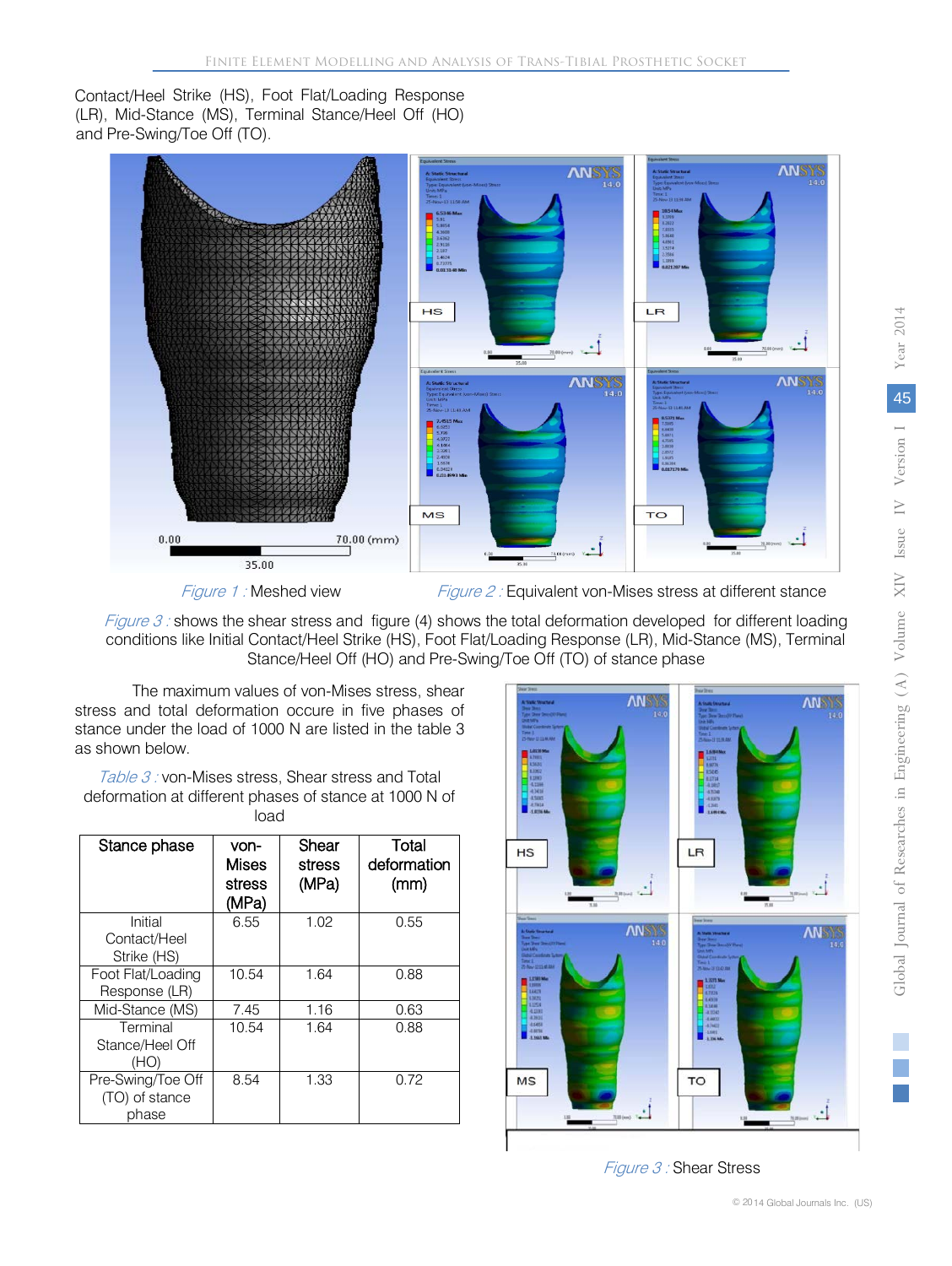

Figure 4 : Total deformation

Different approaches have been used to analyzed for socket material and thickness optimization:

## a) Socket thickness vs Factor of safety<br>For different thickness c

different thickness of composite, polypropylene (PP), 90/10 PP/PE, HDPE and LDPE materials the weight of the socket were calculated and listed in table 4.

#### b) Tsai-Hill Criterion for socket failure

Socket failure is analyzed by Tsai-Hill Criterion based on maximum distortion criterion and used in this analysis to compare socket failure [23].

Tsai-Hill Criterion, 
$$
C_{\text{TH}} = \frac{\sigma_1^2}{s_v^2} - \frac{\sigma_1 * \sigma_2}{s_v^2} + \frac{\sigma_2^2}{s_t^2} + \frac{\tau^2}{s_{sh}^2}
$$

Where CTH is the Tsai-Hill failure coefficient, Sv, St and Ssh are the ultimate strengths of composite in the vertical, transverse and shear directions respectively listed in table 5 and σ1, σ2 and τ are the imposed stresses in the longitudinal, transverse, and shear planes. If the value of CTH is less than one than design is safe.

Table 4 : Weight of socket in grams [30]

| Composite | PP  | PP/P | HDP | I DP |
|-----------|-----|------|-----|------|
|           |     | F    | F   | F    |
| 140       | 106 | 102  | 111 | 107  |
| 209       | 160 | 155  | 168 | 174  |
| 280       | 212 | 208  | 214 | 222  |
| 350       | 266 | 261  | 278 | 269  |
| 420       | 320 | 315  | 334 | 323  |
|           |     |      |     |      |

Table 5 : Tensile and compressive strength of composite [31]

| Strength<br>(in MPa) | Sv  | St  | Ssh |
|----------------------|-----|-----|-----|
| Tension              | 584 | 43  | 14  |
| Compression          | 803 | 187 |     |

#### c) Structural Behavior vs Length

The values of maximum von-Mises stress, shear stress and total deformation off all the material in different length were analyzed and shown in figures 11- 13, and it is found that as the length of socket increses the values of stress and deformation decreases. The decrease in value of deformation as increase of length is higher in case of LDPE material.

#### d) Structural Behavior vs Thickness

The values of maximum von-Mises stress, shear stress and total deformation off all the material in different thickness were analyzed and shown in figures 8-10, and it is found that as the thickness of socket increses the values of stress and deformation decreases. The decrease in value of deformation as increase of thickness is higher in case of LDPE material.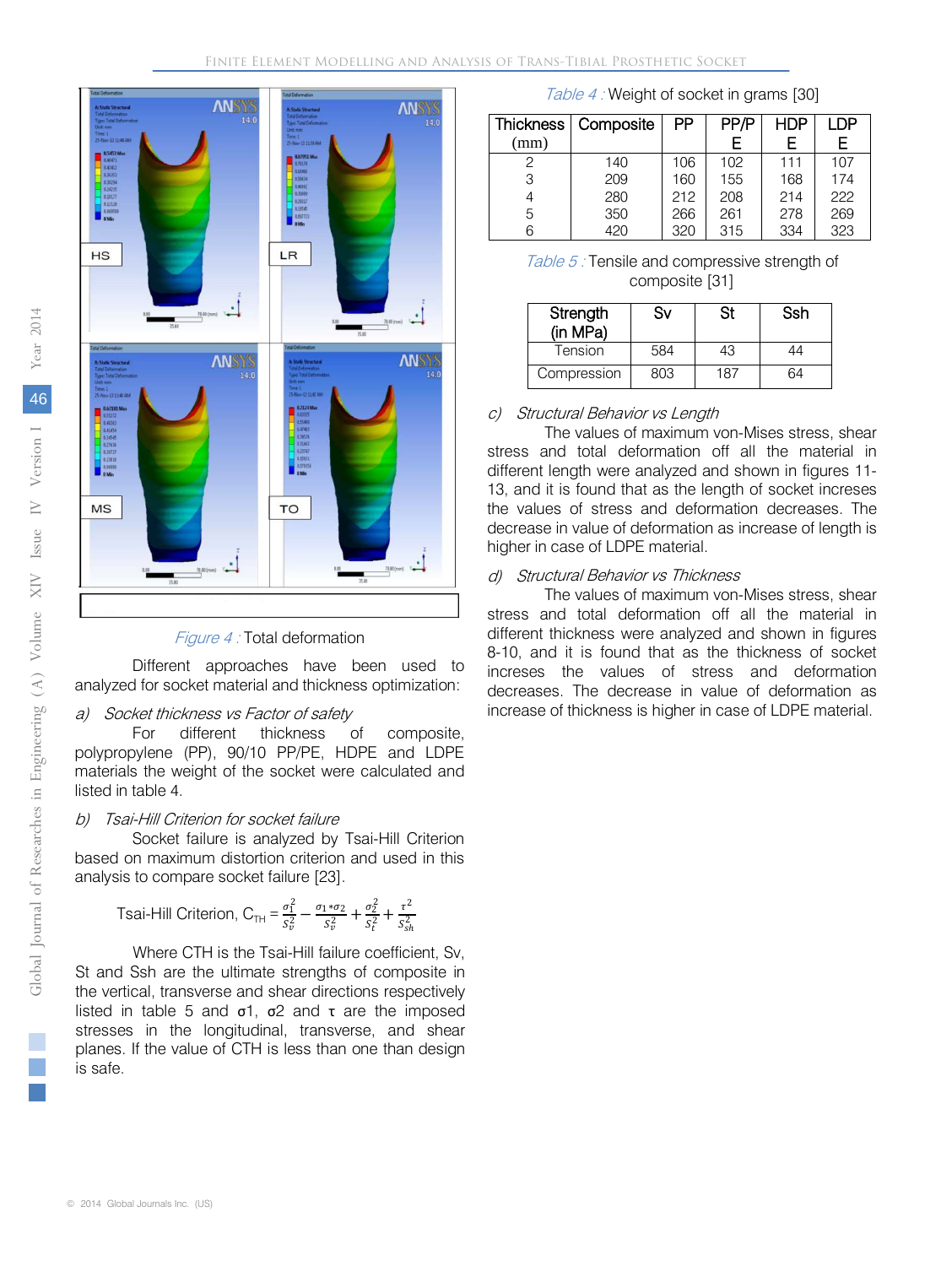

Figure 5 : Equivalent von-Mises stress at pressure tolerated areas in stance phase of gait cycle during normal walking on plane surface at a given speed

#### a) Case 1 : Weight of the socket

The variation of factor of safety as a function of Weight of the socket for a socket of different thickness is shown in figure 7, where factore of safety is being calculeted by dividing maximum von-Mises stress at a load of 620 N with the endurance limit (50% ultimate tensile strength value) [28]. During daily activities of an amputee the total load of knee joint in transtibial prosthesis passes on the prosthetic socket. During normal walking , the total joint reaction forces at knee joint is three to four times increases than the total body weight, during jumping and fast running load on knee joint increses more [29]. Therefore, six factore of safety is minimum desirable to withstand the loading of socket. The factor of safety is just below the level of five for LDPE and HDPE so, it can be suggested that LDPE and HDPE are note suitable for prosthetic socket design.

#### b) Case 2 : Analysis of failure

The finite element simulation result of rotation and displacement in different parts of socket validate the biomechanical requirement of structural integrity in patellar tendon bearing socket. Figure 7 shown below describes the variation of Tsai-Hill coefficient with tensile and compressive strength. The value of CTH coefficient in 2mm thick composite for tensile strength is 0.1864wich is only five times factore of safety but thickness between 3 mm (0.0724) to 4 mm (0.031) has a factore of safety more than twenty times. Therefore, the optimum solution of composite material of thickness 3 mm to 4 mm satisfied the Tsai-Hill criterion.



Figure 6 : Weight of socket in reference to Factor of safety



Figure 7: Tsai-Hill coefficient with 620N load in tension and compression

Year 2014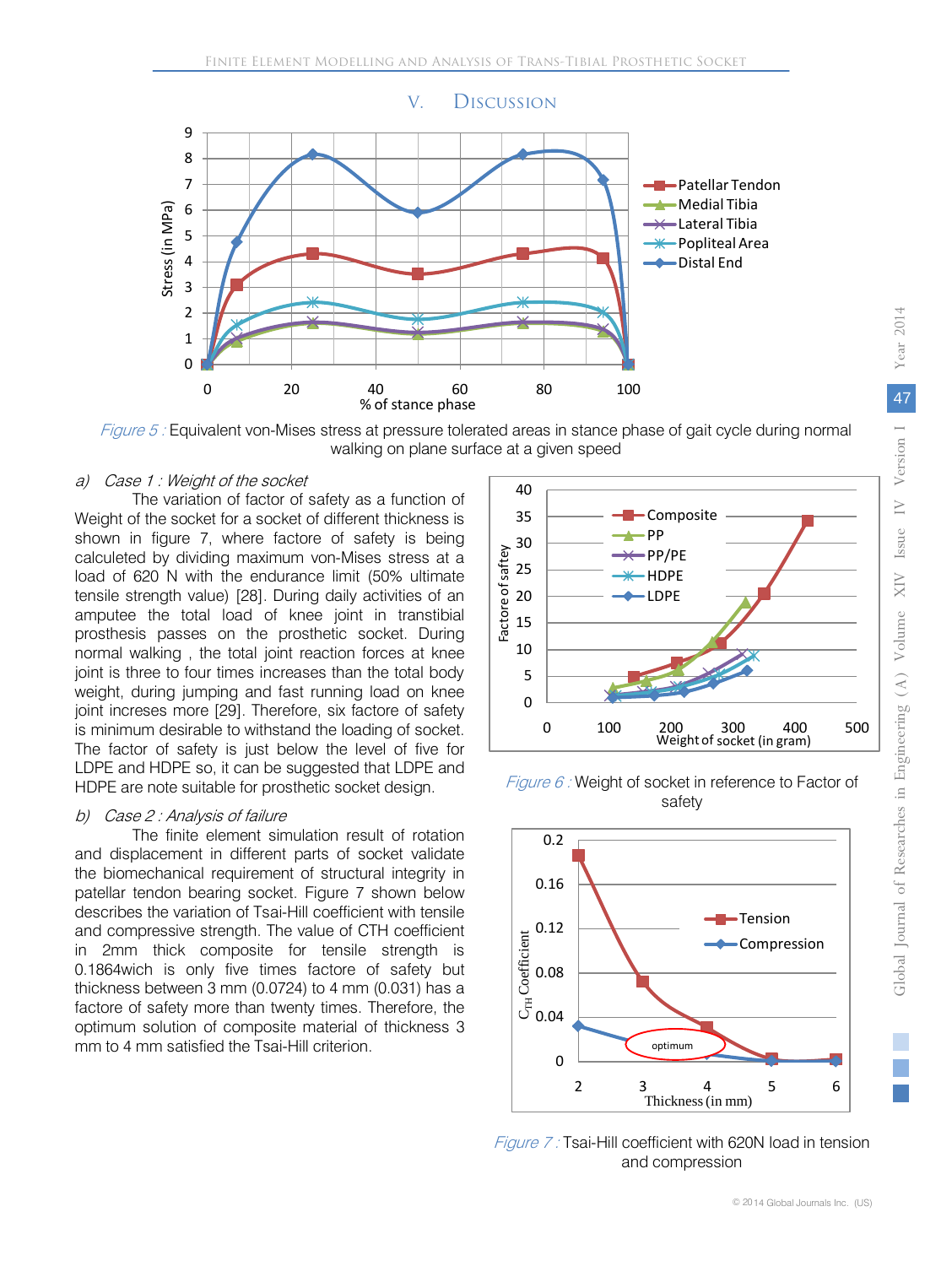#### c) Case 3 : Thickness of the socket

In all materials it is found that the von-Mises stress, shear stress and total deformation is inversely proportional to thickness except for LDPE of the socket figure 8-10. However the stress and stress variation were higher in case of 2mm and 3 mm socket and it is relatively low in case of 4mm and 6mm. Thus 3 mm to 4 mm could be a optimal solution in terms of thickness of the socket for all materials where this much thickness is used. The variation of von-Mises stress, shear stress and total deformation for different thickness of prosthetic socket were shown in figure 8, 9 and 10 respectively. The value of total deformation in case of LDPE of thickness less than 3 mm goes higher and it may loss biomechanical load bearing ability. Thus the result indicates that the LDPE socket length is not suitable fore fabrication of PTB socket of below 4 mm thickness.



*Figure 8 :* Equivalent von-Mises stress in different thickness of composite, PP, PP/PE, HDPE and LDPE at 1000 N



Figure 9 : Shear stress in different thickness of composite, PP, PP/PE, HDPE and LDPE at 1000 N



Figure 10 : Total deformation in different thickness of composite, PP, PP/PE, HDPE and LDPE at 1000 N



Figure 11 : Equivalent von-Mises stress in different length of composite, PP, PP/PE, HDPE and LDPE at 1000 N

#### e) Case 4 : Length of the socket

In all materials it is found that the von-Mises stress, shear stress and total deformation is inversely proportional to length of the socket figure 11-13. However the stress and stress variation were higher in case of 16 and 17 cm length socket and it is relatively low in case of 19cm and 20cm. Thus 19 cm to 20cm could be a viable solution in terms of length of the socket for all materials where this much length is possible. The variation of von-Mises stress, shear stress and total deformation for different length of prosthetic socket were shown in figure 11, 12 and 13 respectively. The value of total deformation in case of LDPE of length less than 16 cm goes higher and it may loss biomechanical load bearing ability. Thus the result indicates that the LDPE socket length is not suitable fore fabrication of PTB socket of below 16cm length.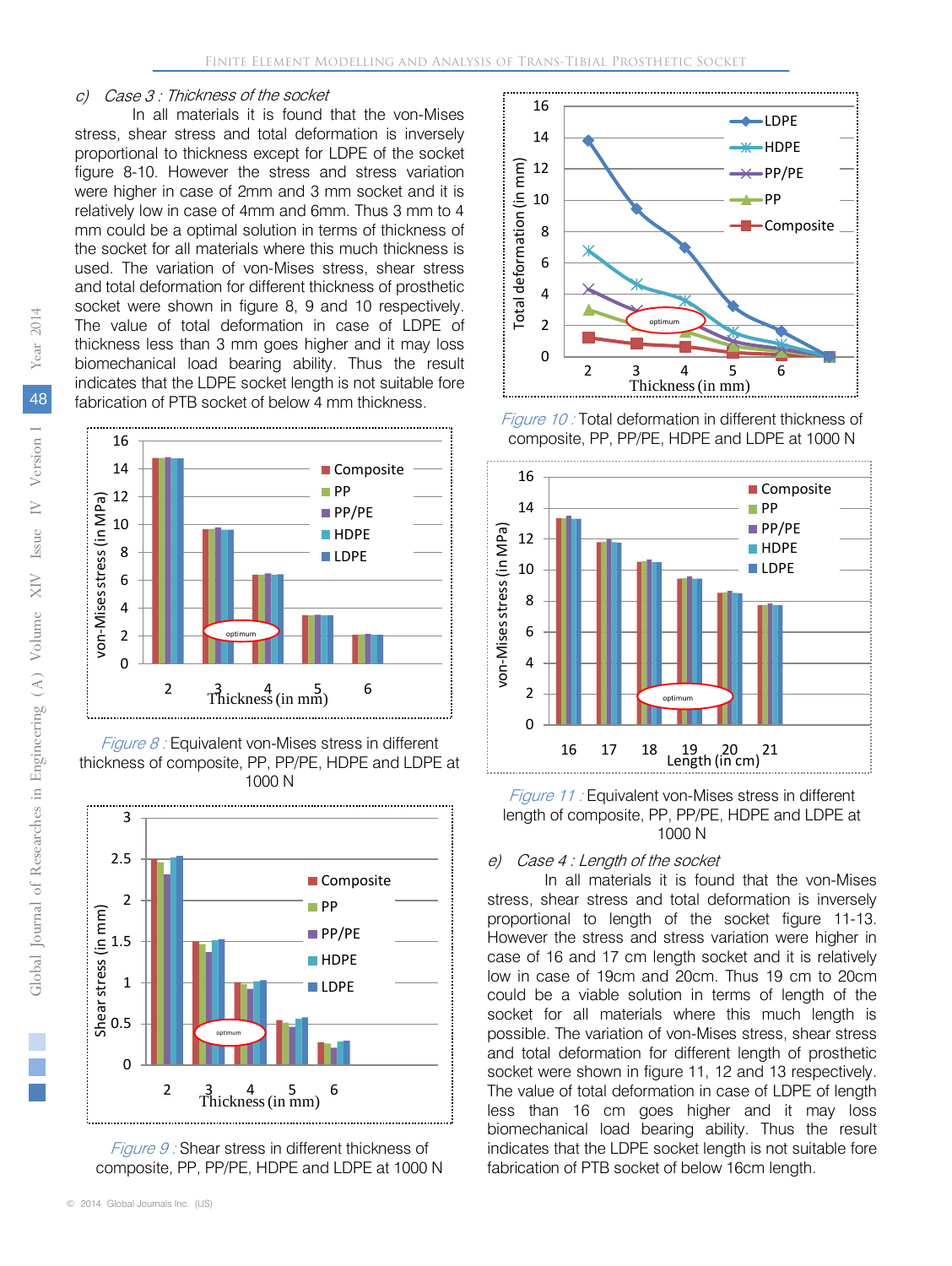

Figure 12 : Shear stress in different length of composite, PP, PP/PE, HDPE and LDPE at 1000 N





#### VI. Conclusions

The results summarized that assimilating local submissive properties within socket wall can be an effective methods to distribute maximum stress areas and also to relief contact pressure between the socket and stump. Based on the results and the discussion, the composite material is cheap, excellent strength, widely available butit has high weight that make it only useful to be used for adult with higher weights. The results obtained from analysis can be used as a reference to choose socket material, thickness and its optimal length for manufacturing of socket in developing countries. The socket buildup of composite material gives the optimal solution for patellar-tendon bearing socket design. The study reconnoitered further future scope for parametric analysis, investigating the effects of liner, socket stiffness, rectification scheme, soft tissues, and materials for the socket/stump interface stress distribution.

#### References Références Referencias

- 1. Molen NH. Energy/speed relation of below-knee amputees walking on a motor-driven treadmill. Int Z Angew Physiol 31(1973) 173-85.
- 2. Waters RL, Perry J, Aatonelli D, Hislop H. Energy cost of walking of amputees: the influence of level of amputation. J Bone Joint Surg58A (1976) 42-46.
- 3. Robinson JL, Smidt GL, Arora JS. Accelerographic, temporal, and distance gait: factors in below-knee amputees. Phys Ther 57(1977) 898-904.
- 4. Radcliff CW and Foort J. The patellar-tendonbearing below knee prosthesis. Biomechanics laboratory, University of California, Berkeley (1961).
- 5. Radcliff CW Functional considerations in the fitting of above-knee prostheses. Artificial Limb 2(1955) 35-60.
- 6. Jia X, Zhang M, and Lee WCC. Load transfer mechanics between trans-tibial prosthetic socket and residual limb-dynamic effects. Journal of Biomechanics 37 (2004) 1372-1377.
- 7. Lee WCC, Zhang M, Jia, XH and Cheung JTM. Finite element modeling of the contact interface between trans-tibial residual limb and prosthetic socket. Medical Engineering and Physics 26 (1961) 655-662.
- 8. Faustini MC, Neptune RR, Crawford RH. The quasistatic response of compliant prosthetic sockets for transtibial amputees using finite element methods. Medical Engineering & Physics 28 (2006) 114-121.
- 9. Saunders MM, Schwentker EP, Kay DB, Bennett G, Jacobs CR, VerstraeteMC and Njus GO. Finite element analysis as a tool for parametric prosthetic foot design and evaluation. Technique development in the solid ankle cushioned heel (SACH). Computer Methods in Biomechanics and Biomedical Engineering6 (2003)75-87.
- 10. Geil MD. An iterative method for viscoelastic modeling of prosthetic feet. Journal of Biomechanics 35(2002) 1405-1410.
- 11. Lee WCC, Zhang M, Mak AF. Regional differences in pain threshold and tolerance ofthe transtibial residual limb: Including the effects of age and interface material. Arch Phys Med Rehabil 86 (2005)641-649.
- 12. Gailey R, Allen K, Cstles J, Kucharic J, Roeder M. Review of secondary physical conditions associated with lower-limb amputation and long-term prosthesis use. J Rehabil Res Dev 45 (2008)15.
- 13. Tanaka M, Akazawa Y, Nakagawa A, Kitayama I. Identification of pressure distribution atthe socket

2014